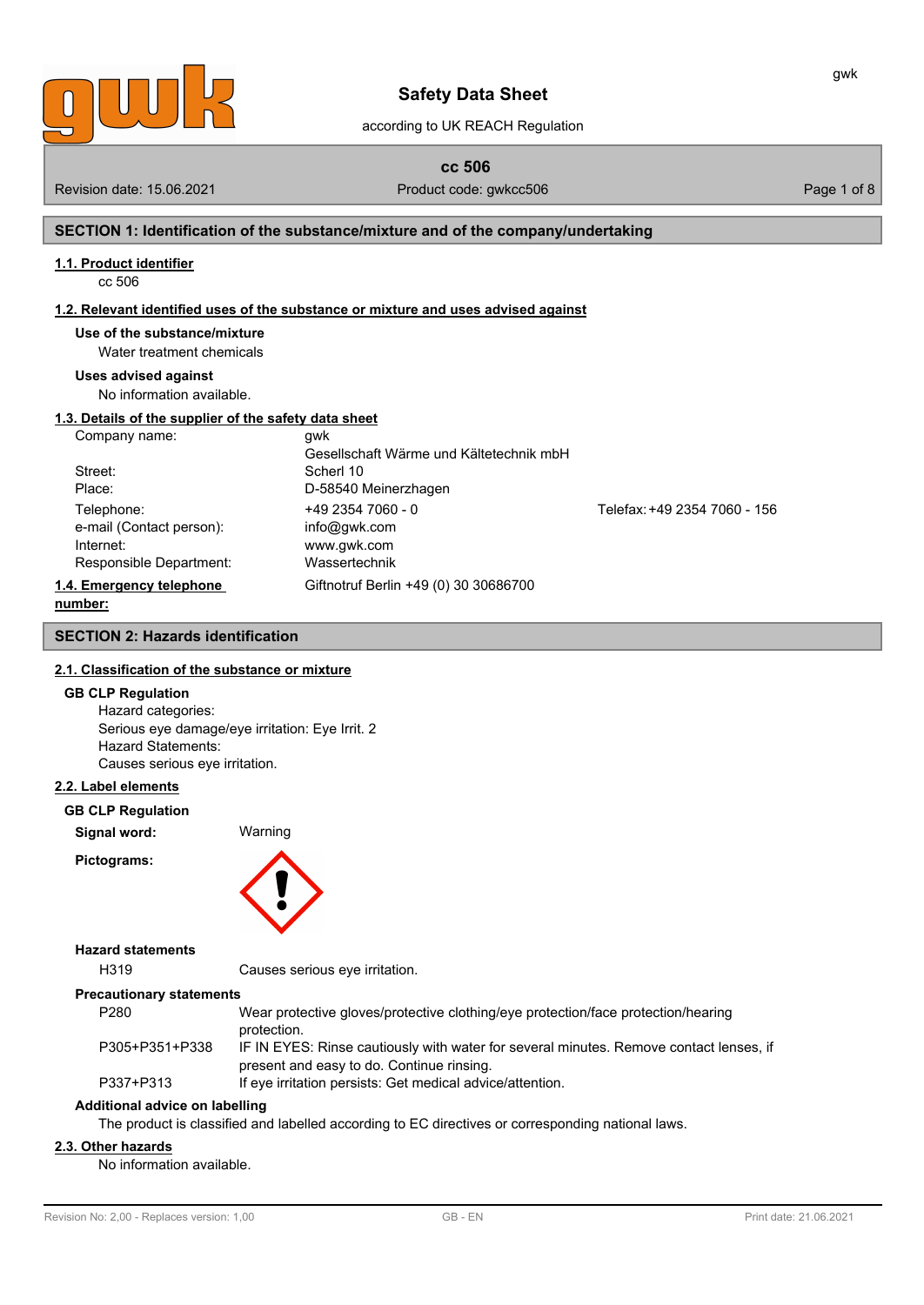

# according to UK REACH Regulation

# **cc 506**

Revision date: 15.06.2021 **Product code: gwkcc506** Page 2 of 8

# **SECTION 3: Composition/information on ingredients**

#### **3.2. Mixtures**

#### **Chemical characterization**

Formulation of preparations (mixtures)

#### **Hazardous components**

| <b>CAS No</b> | <b>I</b> Chemical name |          |                 | Quantity   |
|---------------|------------------------|----------|-----------------|------------|
|               | IEC No                 | Index No | <b>REACH No</b> |            |
|               | GHS Classification     |          |                 |            |
| 5949-29-1     | citric acid            |          |                 | $20 - 25%$ |
|               | 1201-069-1             |          |                 |            |
|               | Eye Irrit. 2; H319     |          |                 |            |

Full text of H and EUH statements: see section 16.

| Specific Conc. Limits, M-factors and ATE |                                                  |                                                   |          |  |
|------------------------------------------|--------------------------------------------------|---------------------------------------------------|----------|--|
| <b>CAS No</b>                            | IEC No                                           | <b>IChemical name</b>                             | Quantity |  |
|                                          |                                                  | <b>I</b> Specific Conc. Limits. M-factors and ATE |          |  |
| 5949-29-1                                | $1201 - 069 - 1$<br>Icitric acid<br>$20 - 525$ % |                                                   |          |  |
|                                          | $\vert$ oral: LD50 = 3000 mg/kg                  |                                                   |          |  |

# **Further Information**

No information available.

# **SECTION 4: First aid measures**

### **4.1. Description of first aid measures**

### **General information**

Remove contaminated, saturated clothing immediately.

### **After inhalation**

Move victim to fresh air. Instruct person to keep calm and warm.

#### **After contact with skin**

After contact with skin, wash immediately with plenty of water and soap.

#### **After contact with eyes**

If product gets into the eye, keep eyelid open and rinse immediately with large quantities of water, for at least 5 minutes. Subsequently consult an ophthalmologist.

## **After ingestion**

Rinse mouth immediately and drink plenty of water. Never give anything by mouth to an unconscious person or a person with cramps.

#### **4.2. Most important symptoms and effects, both acute and delayed**

No information available.

# **4.3. Indication of any immediate medical attention and special treatment needed**

Treat symptomatically.

# **SECTION 5: Firefighting measures**

# **5.1. Extinguishing media**

# **Suitable extinguishing media**

Water. Foam. ABC powder. Carbon dioxide (CO2).

# **Unsuitable extinguishing media**

High power water jet.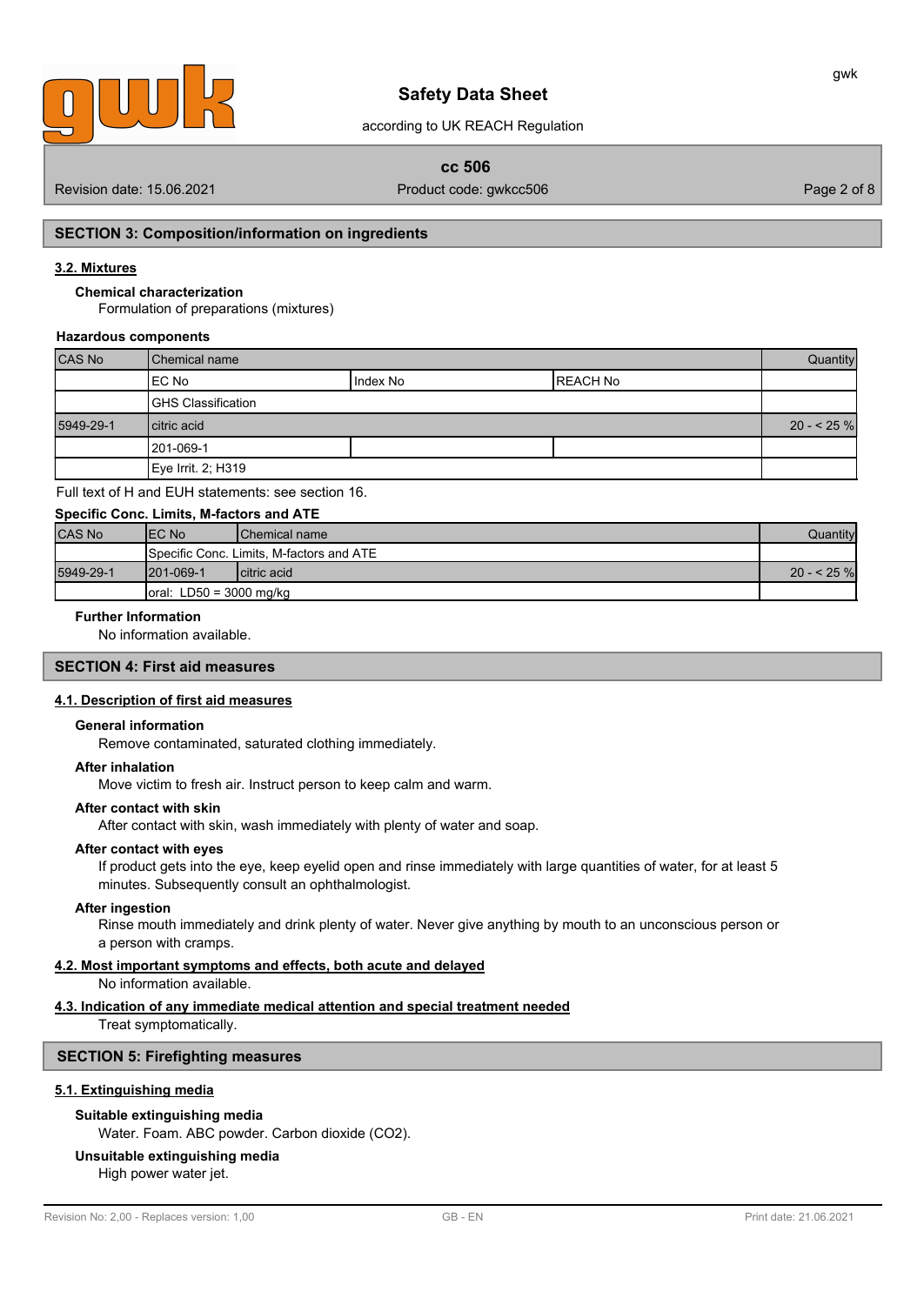

according to UK REACH Regulation

# **cc 506**

Revision date: 15.06.2021 **Product code: gwkcc506** Product code: gwkcc506 Page 3 of 8

# **5.2. Special hazards arising from the substance or mixture**

In case of fire may be liberated: Nitrogen oxides (NOx). Hydrogen chloride (HCl). Carbon monoxide

## **5.3. Advice for firefighters**

In case of fire: Wear self-contained breathing apparatus.

#### **Additional information**

Collect contaminated fire extinguishing water separately. Do not allow entering drains or surface water.

#### **SECTION 6: Accidental release measures**

#### **6.1. Personal precautions, protective equipment and emergency procedures**

# **General measures**

Wear personal protection equipment.

#### **For non-emergency personnel**

No information available.

# **For emergency responders**

No information available.

#### **6.2. Environmental precautions**

Prevent spread over a wide area (e.g. by containment or oil barriers).

# **6.3. Methods and material for containment and cleaning up**

# **For containment**

No information available.

# **For cleaning up**

No information available.

### **Other information**

Absorb with liquid-binding material (e.g. sand, diatomaceous earth, acid- or universal binding agents).

#### **6.4. Reference to other sections**

Take up mechanically, placing in appropriate containers for disposal.

# **SECTION 7: Handling and storage**

# **7.1. Precautions for safe handling**

#### **Advice on safe handling**

No special measures are necessary.

# **Advice on protection against fire and explosion**

No special fire protection measures are necessary.

# **Advice on general occupational hygiene**

Do not eat, drink, smoke or sneeze at the workplace.

# **Further information on handling**

No special handling instructions are necessary.

# **7.2. Conditions for safe storage, including any incompatibilities**

# **Requirements for storage rooms and vessels**

Keep/Store only in original container.

# **Hints on joint storage**

Keep away from food, drink and animal feedingstuffs.

# **Further information on storage conditions**

Conditions to avoid: frost.

# **7.3. Specific end use(s)**

No information available.

gwk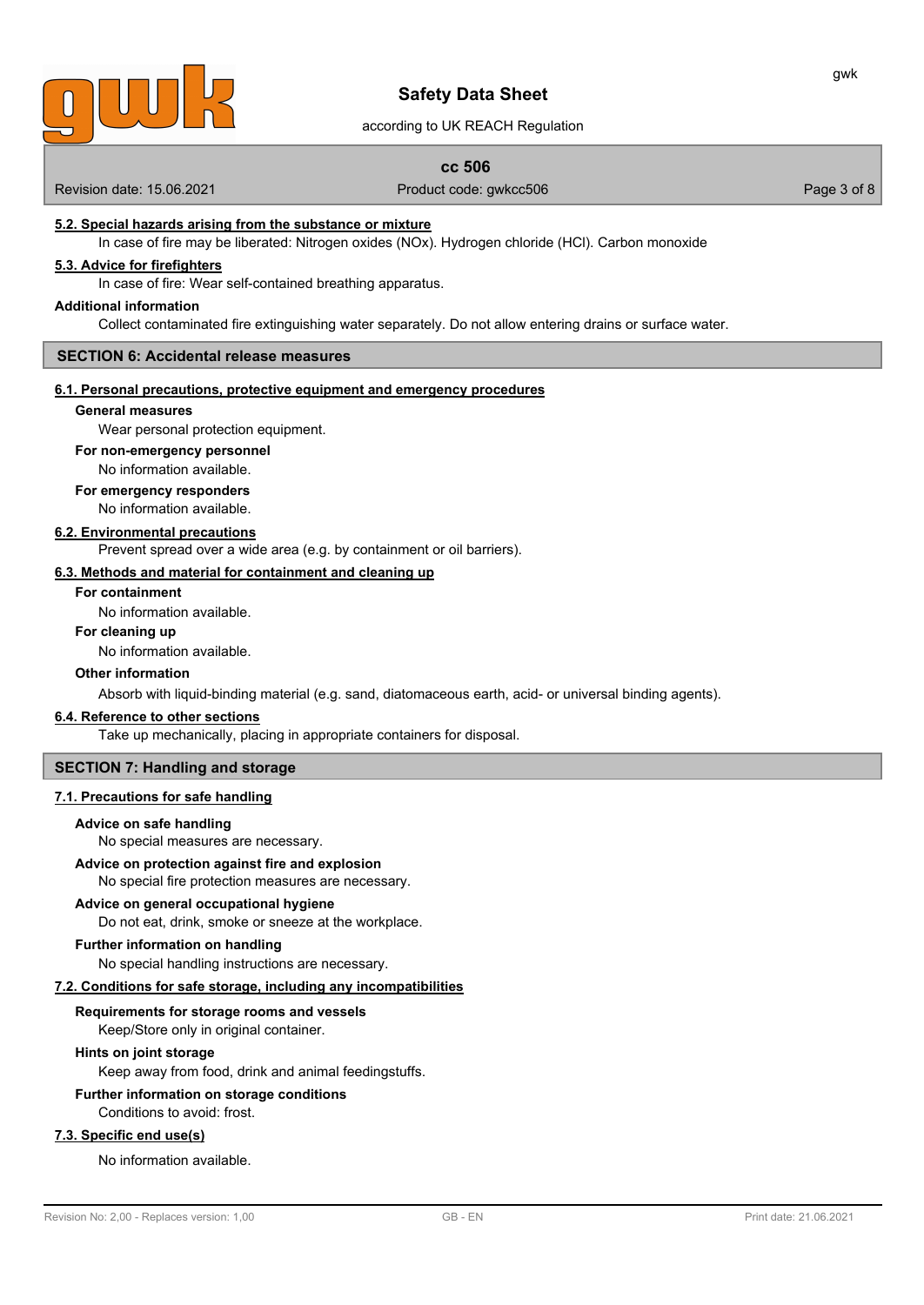

# according to UK REACH Regulation

# **cc 506**

Revision date: 15.06.2021 **Product code: gwkcc506** Page 4 of 8

# **SECTION 8: Exposure controls/personal protection**

# **8.1. Control parameters**

**Additional advice on limit values**

No information available.

# **8.2. Exposure controls**

**Appropriate engineering controls**

# No information available.

# **Individual protection measures, such as personal protective equipment**

# **Eye/face protection**

Tightly sealed safety glasses.

#### **Hand protection**

Chemical-resistant protective gloves (EN 374), Suitable materials for short-term contact or splashes (recommended: at least protection index 2, corresponding to> 30 minutes permeation time to EN 374), eg. B. nitrile rubber (0.4 mm), chloroprene rubber (0.5 mm), polyvinyl chloride (0.7 mm), etc. .. Because of the large variety of types, the instructions for use of the manufacturer must be observed.

#### **Skin protection**

No information available.

**Respiratory protection**

No information available.

#### **Environmental exposure controls**

No information available.

# **SECTION 9: Physical and chemical properties**

### **9.1. Information on basic physical and chemical properties**

| Physical state: | liquid         |
|-----------------|----------------|
| Colour:         | yellow         |
| Odour:          | characteristic |

| Changes in the physical state                                |                            |                        |
|--------------------------------------------------------------|----------------------------|------------------------|
| Melting point/freezing point:                                |                            | $-1$ °C DIN 51532      |
| Boiling point or initial boiling point and<br>boiling range: |                            | $>$ 100 °C EN ISO 3405 |
| $pH-Value$ (at 20 °C):                                       |                            | ca. 2 DIN 19261        |
| Density (at $25^{\circ}$ C):                                 | ca. 1.1 $q/cm^3$ DIN 53479 |                        |
| 9.2. Other information                                       |                            |                        |
| Other safety characteristics                                 |                            |                        |

No information available.

# **SECTION 10: Stability and reactivity**

#### **10.1. Reactivity**

No information available.

# **10.2. Chemical stability**

No information available.

# **10.3. Possibility of hazardous reactions**

Oxidizing agents. Alkali metals. Acid. Reducing agent. Alkalis (alkalis).

# **Test method**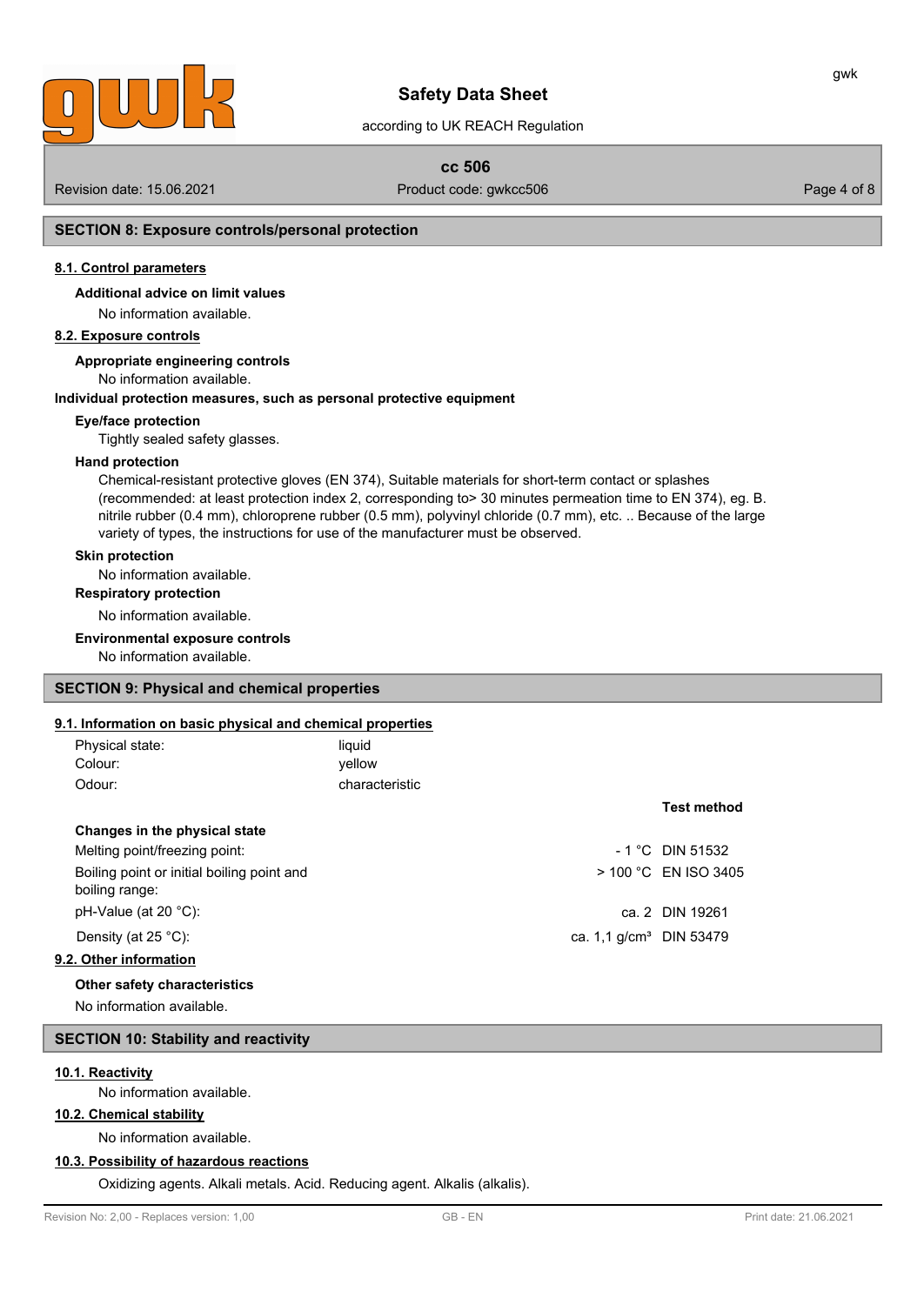

# according to UK REACH Regulation

# **cc 506**

Revision date: 15.06.2021 **Product code: gwkcc506** Page 5 of 8

# **10.4. Conditions to avoid**

No information available.

# **10.5. Incompatible materials**

Oxidizing agents. Alkali metals. Acid. Reducing agent. Alkalis (alkalis).

# **10.6. Hazardous decomposition products**

No information available.

#### **Further information**

No information available.

#### **SECTION 11: Toxicological information**

# **11.1. Information on hazard classes as defined in GB CLP Regulation**

#### **Toxicocinetics, metabolism and distribution**

No information available.

#### **Acute toxicity**

Based on available data, the classification criteria are not met.

| CAS No    | <b>Chemical name</b> |                       |         |               |                |
|-----------|----------------------|-----------------------|---------|---------------|----------------|
|           | ∣Exposure route      | 'Dose                 | Species | <b>Source</b> | <b>IMethod</b> |
| 5949-29-1 | Icitric acid         |                       |         |               |                |
|           | oral                 | 3000<br>LD50<br>mg/kg | Ratte   |               |                |

#### **Irritation and corrosivity**

Causes serious eye irritation.

Skin corrosion/irritation: Based on available data, the classification criteria are not met.

#### **Sensitising effects**

Based on available data, the classification criteria are not met.

# **Carcinogenic/mutagenic/toxic effects for reproduction**

Based on available data, the classification criteria are not met.

# **STOT-single exposure**

Based on available data, the classification criteria are not met.

#### **STOT-repeated exposure**

Based on available data, the classification criteria are not met.

## **Aspiration hazard**

Based on available data, the classification criteria are not met.

# **Specific effects in experiment on an animal**

No information available.

# **Additional information on tests**

Classification for mixtures and used evaluation method according to regulation (EC) No 1272/2008 [CLP]

#### **Practical experience**

No information available.

# **11.2. Information on other hazards**

# **Endocrine disrupting properties**

EN ISO 3405

#### **Other information**

No information available.

# **Further information**

No information available.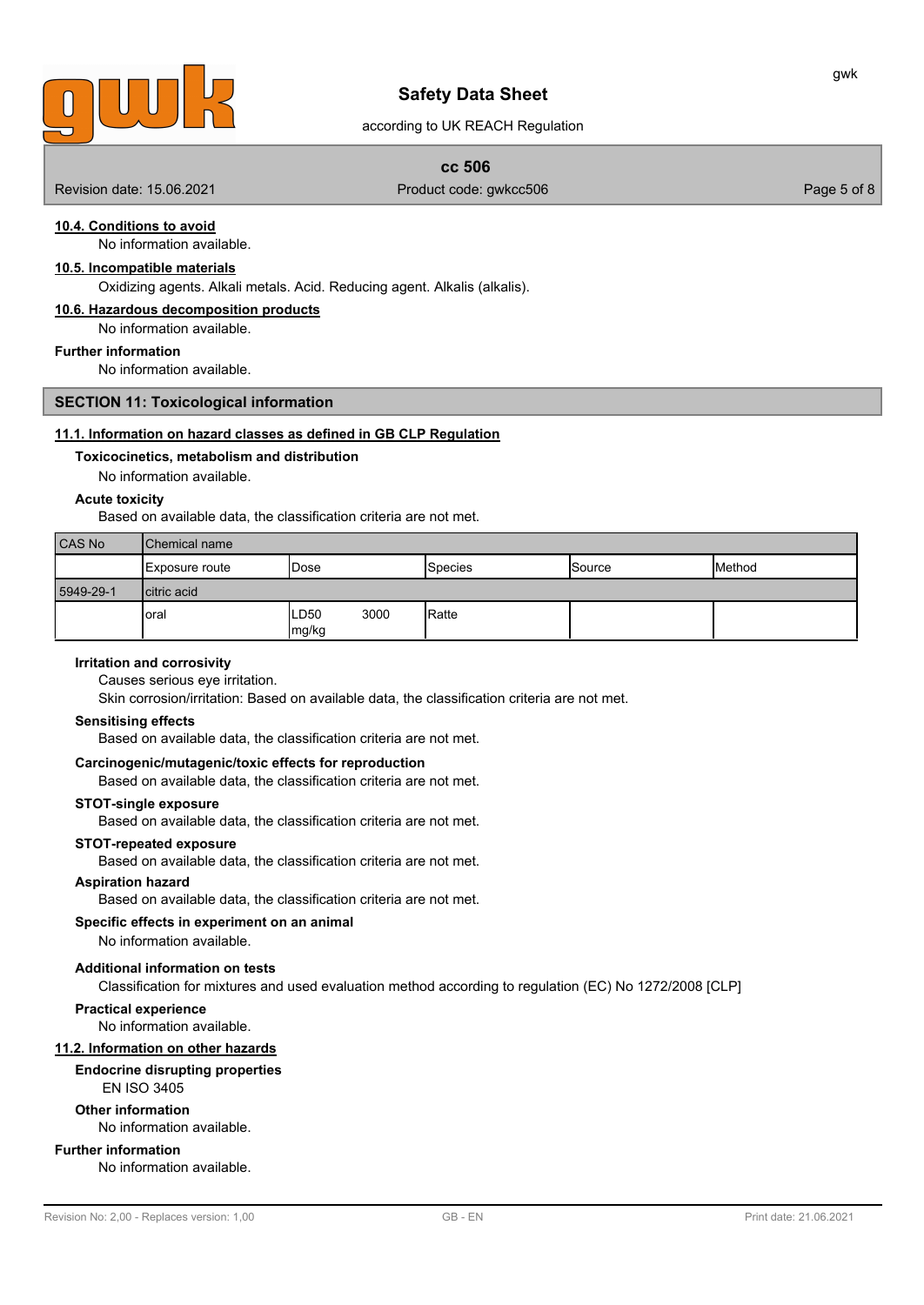

according to UK REACH Regulation

# **cc 506**

Revision date: 15.06.2021 **Product code: gwkcc506** Product code: gwkcc506 Page 6 of 8

# **SECTION 12: Ecological information**

# **12.1. Toxicity**

#### The product has not been tested.

| CAS No    | Chemical name            |                  |                    |                                               |         |                 |
|-----------|--------------------------|------------------|--------------------|-----------------------------------------------|---------|-----------------|
|           | Aquatic toxicity         | Dose             |                    | $\lfloor$ [h] $\rfloor$ [d] $\rfloor$ Species | ISource | <b>I</b> Method |
| 5949-29-1 | l citric acid            |                  |                    |                                               |         |                 |
|           | Acute fish toxicity      | LC50<br>760 ma/l | $440 -$            | 96 hlLeuciscus idus                           |         |                 |
|           | Acute crustacea toxicity | IEC50            | $120 \text{ mq/l}$ | 48 h Daphnia magna                            | (72 h)  |                 |

### **12.2. Persistence and degradability**

Technically correct releases of minimal concentrations to adapted biological sewage treatment facility, will not disturb the biodegradability of activated sludge.

# **12.3. Bioaccumulative potential**

Does not accumulate in organisms.

### **Partition coefficient n-octanol/water**

| CAS No    | Chemical name     | Pow<br>Log |
|-----------|-------------------|------------|
| 5949-29-1 | .<br>Icitric acid |            |

## **12.4. Mobility in soil**

No information available.

# **12.5. Results of PBT and vPvB assessment**

No information available.

# **12.6. Endocrine disrupting properties**

EN ISO 3405

# **12.7. Other adverse effects**

No information available.

# **Further information**

No information available.

# **SECTION 13: Disposal considerations**

# **13.1. Waste treatment methods**

#### **Disposal recommendations**

Do not allow to enter into surface water or drains.

Dispose of contents/container to an appropriate recycling or disposal facility. Waste disposal according to directive 2008/98/EC, covering waste and dangerous waste.

Send to a hazardous waste incinerator facility under observation of official regulations.

DE: Waste key product: Dispose of waste according to "Kreislaufwirtschafts- und Abfallgesetz (KrW-/AbfG)".

#### **Contaminated packaging**

Contaminated packages must be completely emptied and can be re-used following proper cleaning. Packing which cannot be properly cleaned must be disposed of.

# **SECTION 14: Transport information**

| <b>Lally dalisport (ADIVIND)</b>  |                                                          |
|-----------------------------------|----------------------------------------------------------|
| <b>14.1. UN number:</b>           | No dangerous good in sense of this transport regulation. |
| 14.2. UN proper shipping name:    | No dangerous good in sense of this transport regulation. |
| 14.3. Transport hazard class(es): | No dangerous good in sense of this transport regulation. |

**Land transport (ADR/RID)**

gwk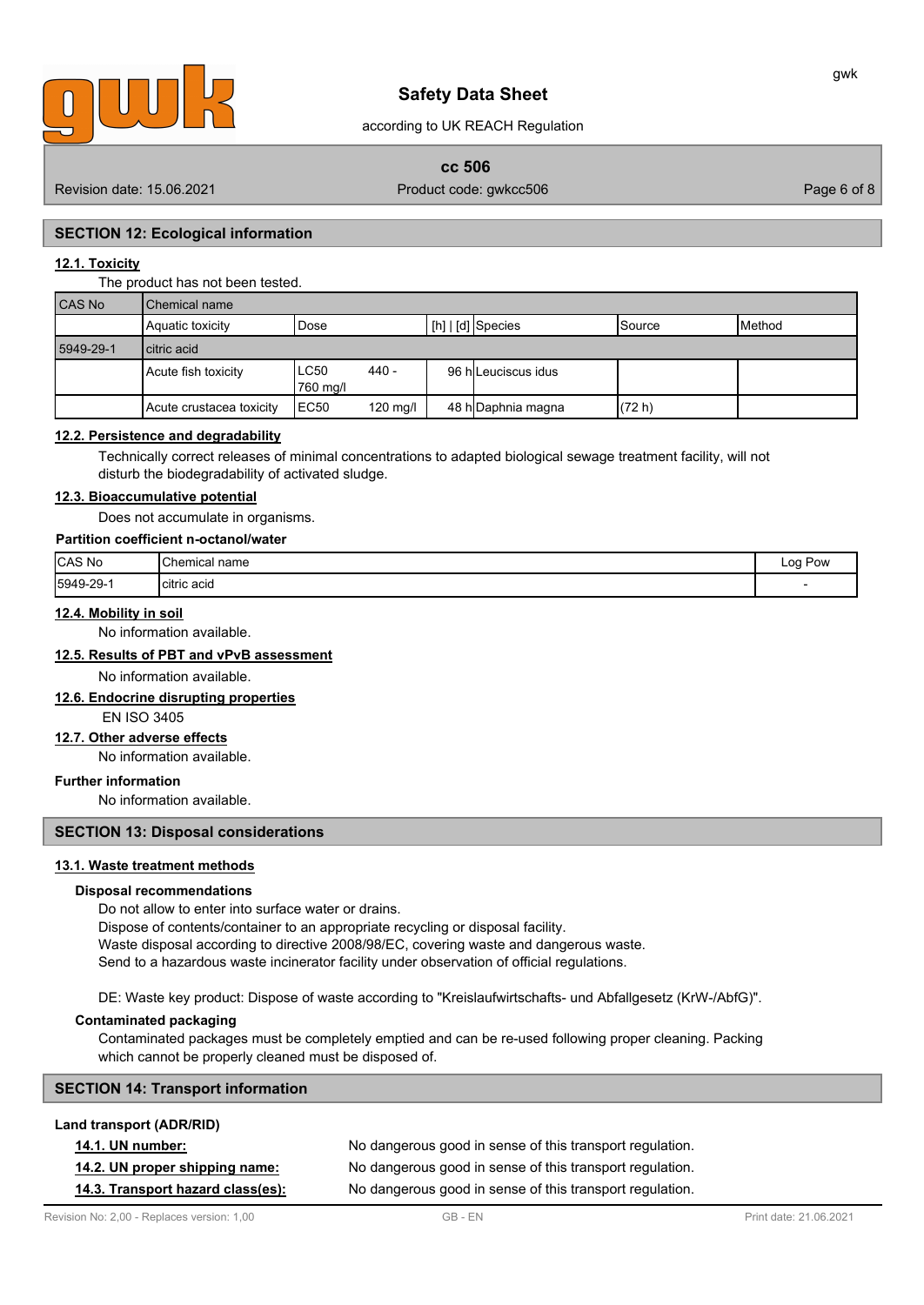

# according to UK REACH Regulation

|                                          | cc 506                                                   |             |
|------------------------------------------|----------------------------------------------------------|-------------|
| Revision date: 15.06.2021                | Product code: gwkcc506                                   | Page 7 of 8 |
| 14.4. Packing group:                     | No dangerous good in sense of this transport regulation. |             |
| Inland waterways transport (ADN)         |                                                          |             |
| 14.1. UN number:                         | No dangerous good in sense of this transport regulation. |             |
| 14.2. UN proper shipping name:           | No dangerous good in sense of this transport regulation. |             |
| <u>14.3. Transport hazard class(es):</u> | No dangerous good in sense of this transport regulation. |             |
| 14.4. Packing group:                     | No dangerous good in sense of this transport regulation. |             |
| <b>Marine transport (IMDG)</b>           |                                                          |             |
| 14.1. UN number:                         | No dangerous good in sense of this transport regulation. |             |
| <u>14.2. UN proper shipping name:</u>    | No dangerous good in sense of this transport regulation. |             |
| 14.3. Transport hazard class(es):        | No dangerous good in sense of this transport regulation. |             |
| <u>14.4. Packing group:</u>              | No dangerous good in sense of this transport regulation. |             |
| Air transport (ICAO-TI/IATA-DGR)         |                                                          |             |
| 14.1. UN number:                         | No dangerous good in sense of this transport regulation. |             |
| 14.2. UN proper shipping name:           | No dangerous good in sense of this transport regulation. |             |
| 14.3. Transport hazard class(es):        | No dangerous good in sense of this transport regulation. |             |
| 14.4. Packing group:                     | No dangerous good in sense of this transport regulation. |             |
| 14.5. Environmental hazards              |                                                          |             |
| ENVIRONMENTALLY HAZARDOUS:               | No                                                       |             |
| Other applicable information             |                                                          |             |
|                                          |                                                          |             |

# **SECTION 15: Regulatory information**

# **15.1. Safety, health and environmental regulations/legislation specific for the substance or mixture**

| Not subject to 2012/18/EU (SEVESO III)                                                                                                                                                                                                             |
|----------------------------------------------------------------------------------------------------------------------------------------------------------------------------------------------------------------------------------------------------|
|                                                                                                                                                                                                                                                    |
|                                                                                                                                                                                                                                                    |
| Observe restrictions to employment for juveniles according to the 'juvenile<br>work protection guideline' (94/33/EC). Observe employment restrictions<br>under the Maternity Protection Directive (92/85/EEC) for expectant or<br>nursing mothers. |
| I - slightly hazardous to water                                                                                                                                                                                                                    |
|                                                                                                                                                                                                                                                    |

# **SECTION 16: Other information**

#### **Changes**

This data sheet contains changes from the previous version in section(s): 3,15.

# **Relevant H and EUH statements (number and full text)**

H319 Causes serious eye irritation.

## **Further Information**

The information is based on the present level of our knowledge. It does not, however, give assurance of